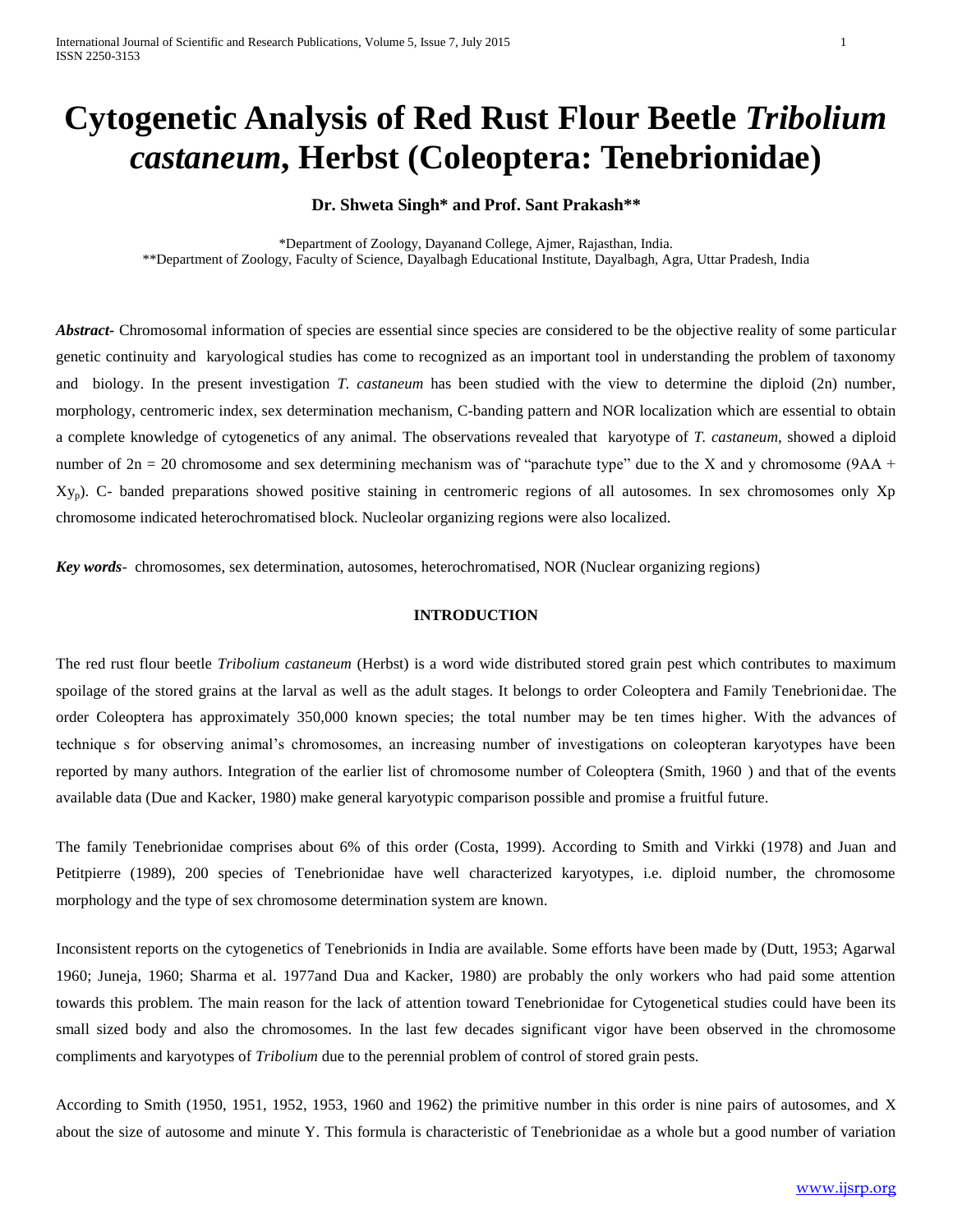has also been observed. The sex chromosome appears to be V shape and associated during division at two terminal contact points in the form of a "parachute". An additional symbol have been introduced by Dua and Kacker (1980) for comparison the association of X and y, in meiotic metaphase by calling it either like parachute (Xyp) or end to end (Xyr). When the association is not known between the sex chromosome then the symbol Xy is resumed. A fourth category of the Xy system in which y is larger than X was also reported by John and Lewis (1960).

In Tenebrionidae the diploid number of chromosomes varies from 14 to 36 with 20 as the model number (Juan and Petitpierre, 1990). *Tribolium* has been also observed to provide the total number 20 in their diploid set. The nomenclature of chromosomes was standard followed on the pattern of the nomenclature of the vertebrates (Levan *et al.*, 1964). According to which the chromosome categories depending upon their centromeric position. Both acro and metacentric types of chromosomes are met with in the karyotypes of Tenebrionids. The relative average length is variable among the species, ranging from 3.25μ-0.75μ. The variation is brought about by the structure of sex chromosomes and autosomes.

The question whether there are morphologically differentiated single mechanism for *T. castaneum* is still unresolved. Sokoloff (1972) stated that the male and female presented identical number of karyotype. Constitutive effects of banding are essential help in this regard because they provide differentiated labeling of heterochromatised area. Advanced techniques are now showing tremendous potential for providing valuable cytogenetical information on *Tribolium*.

In the present investigation *T. castaneum* has been studied with the view to determine the diploid (2n) number, morphology, centromeric index, sex determination mechanism, C-banding pattern and NOR localization which are essential to obtain a complete knowledge of cytogenetics of any animal. These information's would add to the reportoir of the cytogenetics of the *Tribolium* on the whole.

#### **MATERIAL AND METHODS**

For cytogenetic analysis chromosomes were prepared from fourth instar larvae. Chromosome preparations have been done according to the procedure given by Wolf in 1997 with some modifications. Larvae were immersed in hypotonic solution i.e. KCl (0.075M) having 0.05% colchicine for 10 minutes which is followed by fixation for 10 minutes in fixative (ethanol : chloroform : acetic acid) in the ratio of 6:3:1. Then larvae was minced in a droplet of 70% acetic acid on a clean glass slide and this cell suspension was covered with the cover slip and placed on a hot plate for about 1 minute allowing part of the droplet of acetic acid to evaporate. Remaining acetic acid was discarded and the coverslips and slides were air dried. Then these slides and coverslips having chromosome preparation were utilized for Giemsa staining, C-banding and NOR staining. For Giemsa staining the procedure as described by Trivedi (1993) was followed with slight modification.

For C – banding , technique of Sumner *et al.,*(1972) was utilized with some modifications. C- banding is almost invariably induced by treatment with hydrochloric acid followed by either sodium hydroxide or, more commonly barium hydroxide treatment and incubation in a warm salt wash and finally Giemsa staining. The one step method of silver staining was used (Howell and Black, 1980) for NOR localization. The chromosome preparations were analysed with Olympus microscope with oil immersion objective at 100 x and photographed with Canon Power Shot A1100IS Digital Camera (12.1 megapixels).Chromosome terminology of Levan *et al.,*1964 has been followed.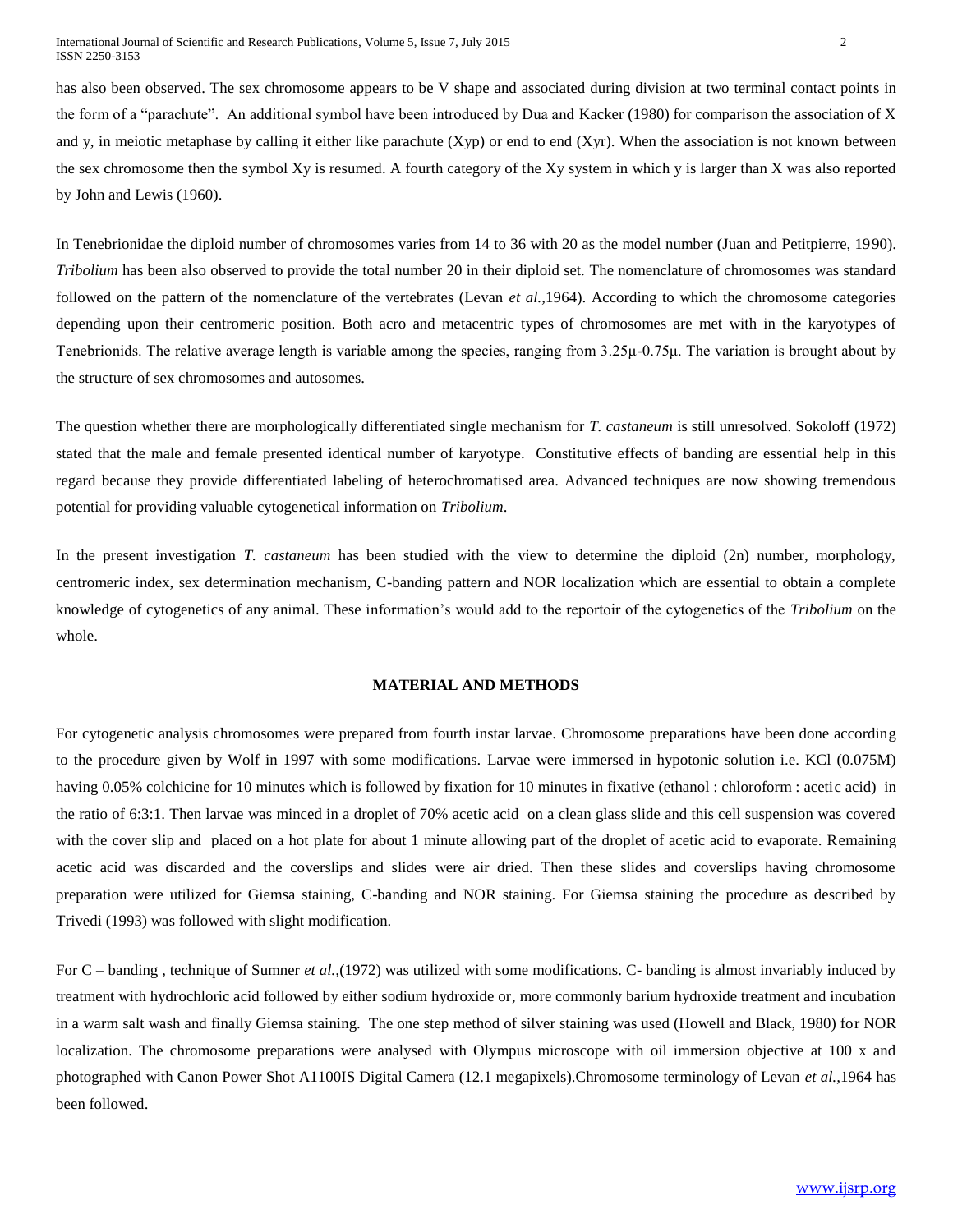## **RESULTS**

Observations of cytogenetical investigation are presented in Fig.1. The total cell count index made from the metaphase stages of both mitotic and meiotic cells was shown in the Table-1 which shows that the diploid number of chromosomes per cell varied from 16 to 20. Out of 395 counts 2n is equal to 20 has been observed 207 times and referred to as model number. This confirms the uniformity in 2n values in the Tenebrionids.

The total arm length as depicted in the Table- 2 of *T. castaneum* has been found to be 6 to 16mm with metacentric, submetacentric, subtelocentric and telocentric chromosomes. The metaphases shows that the diploid complement is formed by 9 pairs of autosomes and 1 pair of sex chromosomes (Fig. 2) out of which 7 pairs were metacentric, 1pair submetacentric, 1 pair subtelocentric and in sex chromosomes X is metacentric while y is telocentric.

Autosomal metacentric chromosomes range between 0.05 to 0.14 where  $1<sup>st</sup>$  pair of metacentric chromosome have 0.14,  $2<sup>nd</sup>$  pair have 0.13, 3<sup>rd</sup> pair have 0.12 and 4<sup>th</sup>, 5<sup>th</sup> and 6<sup>th</sup> pair have 0.08 relative length. 7<sup>th</sup> pair is submetacentric with 0.07 relative length, 8<sup>th</sup> pair is again metacentric with 0.06 relative length and the  $9<sup>th</sup>$  pair is subtelocentric with 0.07 relative length. X chromosome is metacentric with 0.12 relative length while y chromosome is telocentric with 0.05 relative length. The shape of the chromosome is rod like and take deep stain. The ratio of the total length of autosomes (TA) and the length of "X", (TA/X) is 14.46.

Sex determining mechanism is of "parachute type" in which the y represents the aviator and the X resembling the open canopy of the parachute (X denoted as  $X_p$  and y chromosome as  $y_p$ ). The  $X_p$  chromosome is metacentric of medium size and usually is difficult to be identified due to its similarity with autosomal chromosomes of the same size. The  $y_p$  is telocentric and is characterized as the smallest chromosome of the karyotype (Fig.3).

The metaphase of *T. castaneum* cells showed a diploid number of  $2n = 20$  chromosome (Fig. 1A). The chromosome meioformula 9 + X y was observed in all cells in metaphase I. The haploid complement  $n = 9 + X$  or  $n = 9 + Y$  was observed, indicating that chromosomes segregate normally during anaphase I. The nomenclature of chromosomes was the same standard based on centromeric position was followed on the pattern of the vertebrates (Levan *et al.,* 1964).

The karyotype of *T. castaneum* metaphases shows that the diploid complement is formed by metacentric, submetacentric, subtelocentric and telocentric chromosomes. The X chromosome is metacentric of medium size and usually is difficult to be identified due to its similarity with autosomal chromosomes of the same size. The y is telocentric and is characterized as the smallest chromosome of the karyotype.

C- banded preparations of *T. castaneum* showed positive staining in the centromeric regions of all the autosomes (Fig 1A,1B). The X chromosome also shows the blocks of constitutive heterochromatin in the centromeric region while in y chromosome no constitutive heterochromatin blocks were detected.

Silver nitrate staining has been used to study nucleolar activity and the distribution and position of NORs. Amorphous masses corresponding to nucleolar remnants were observed by silver nitrate staining (Fig. 1C). Silver nitrate also labeled the constitutive heterochromatin blocks and the sex chromosomes showed affinity for silver and continued to be labeled during different phases of meiosis.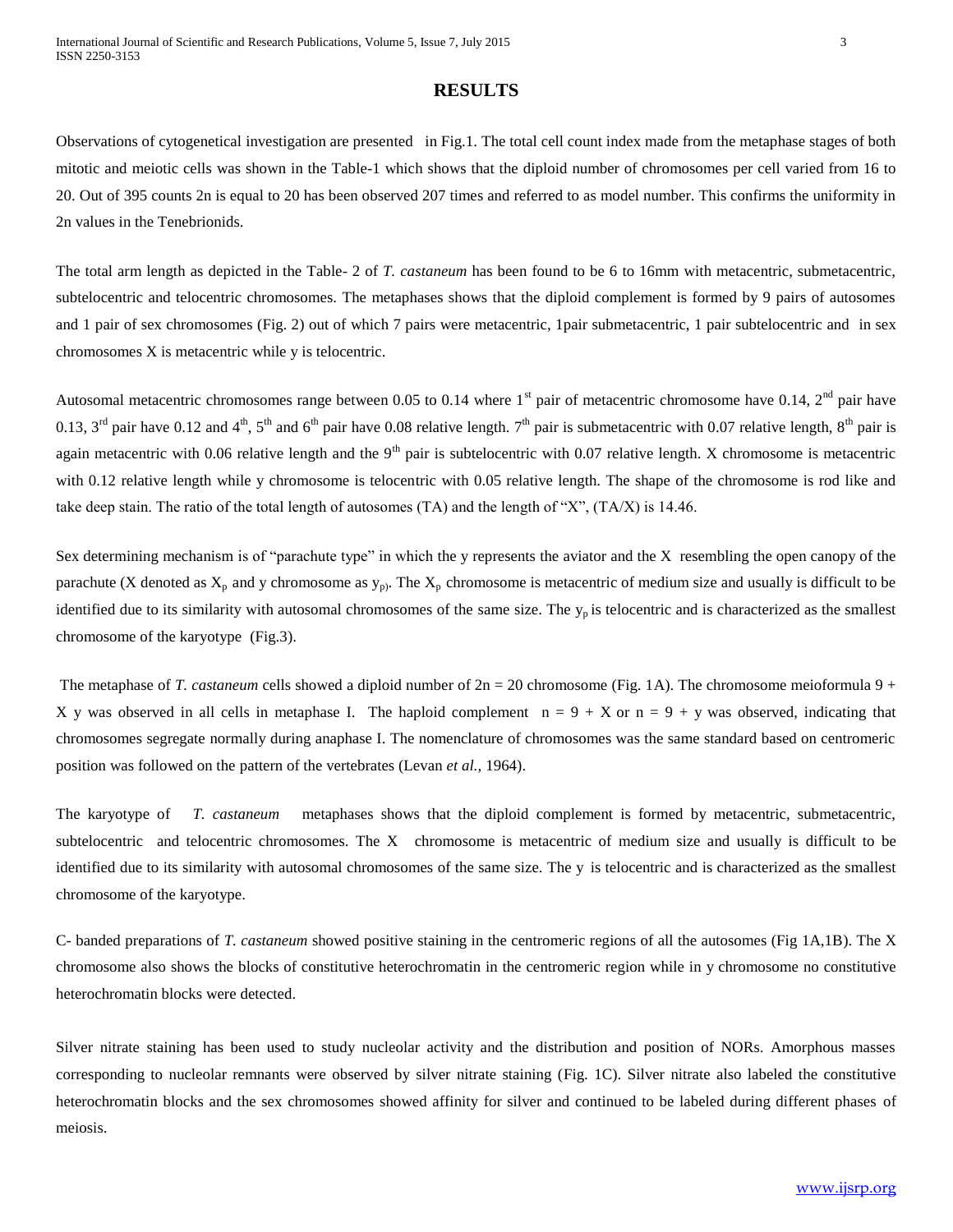The sex chromosomes of the observed *T. castaneum* appear to be primitive type with the X about the size of autosomes while the Y is minute (Fig.1A ) and appears to be a total heterochromatised body. The association of X and Y is by two terminal contact points the shape appears like a "parachute". Although this type of association is characteristic of Tenebrionids as a whole but in the present study has been also observed by C- banding and NOR. This is the possible confirmation of the existing primitive association of the sex chromosomes. The presence of small Y chromosome rubs out the possibility of neo-X and neo-Y mechanism in this group.

The bivalents as observed during the meiotic study consists of rod shaped, condensed heavily stained chromosomal segments with occasional patches of diffused stained portions in centromeric position. These diffused areas could be the sight of ongoing functions of the euchromatin chromosomes. The Xy bivalents differ from the other bivalents in stainability with only small unstained area at the centromeric position of X chromosome while y chromosome is deeply stained. During meiosis, the associated X and y observed to be oriented on the spindle with the y more closer to the "equatorial plate".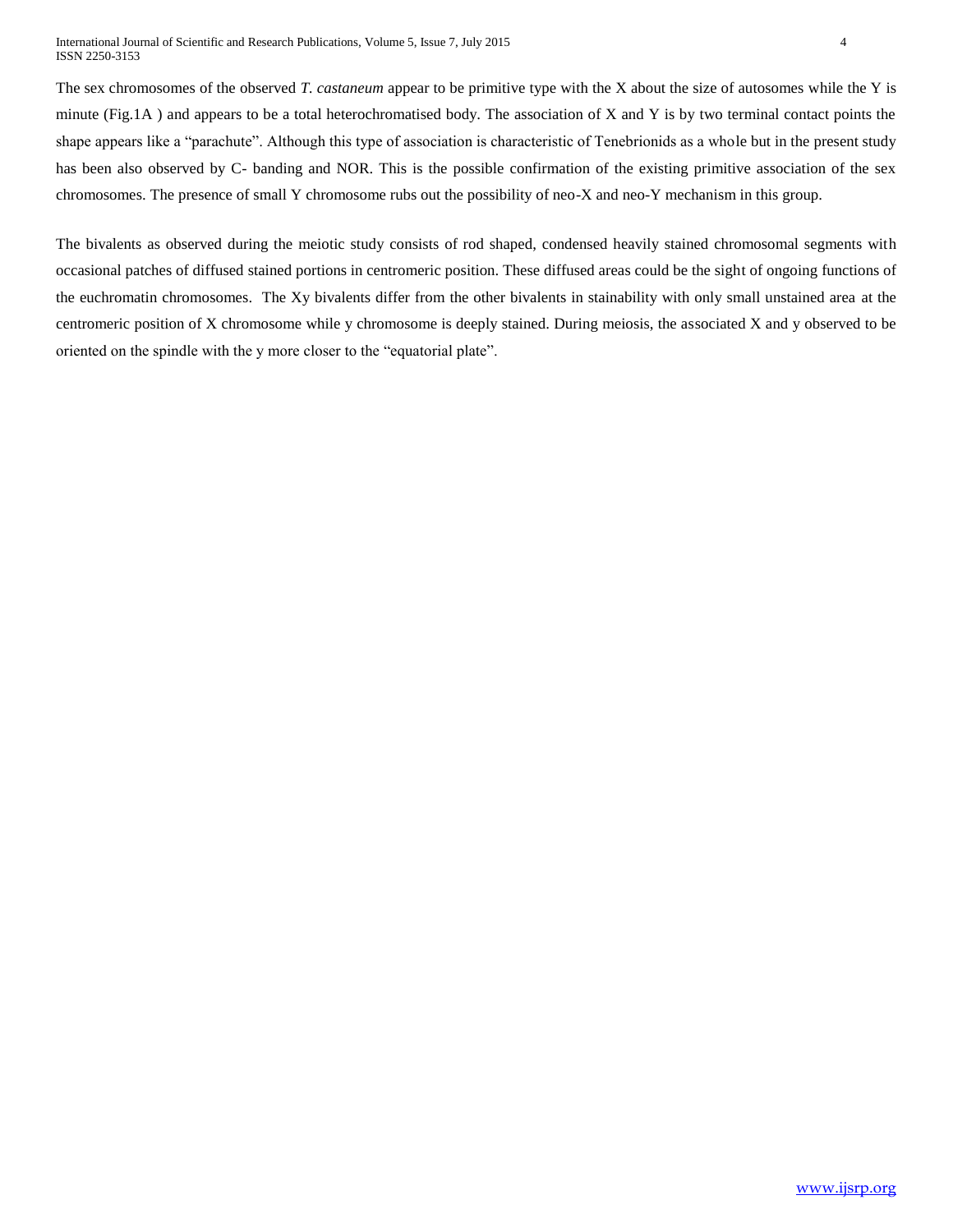

**Fig.1 A. Metaphase plate showing - diploid no. (2n=20) of chromosomes, C- banding in centromeric region of chromosome and Xyp chromosomes. B. Metaphase showing haploid (n=10).chromosome. C. Silver impregnated micronuclei in interphase**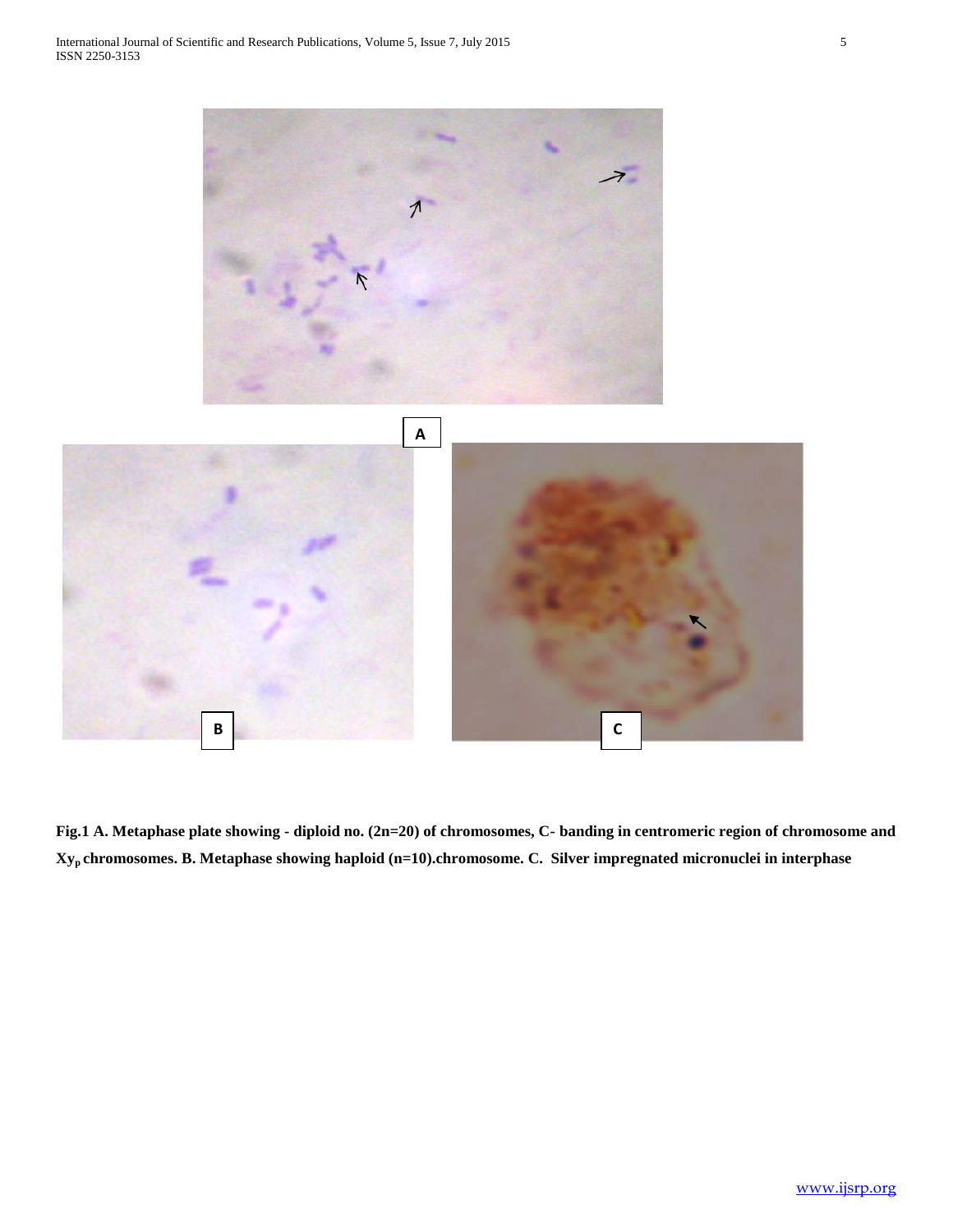

**Fig.2 Karyotype of** *Tribolium castaneum*



**Fig-3 Idiogram of** *T. castaneum* **karyotype**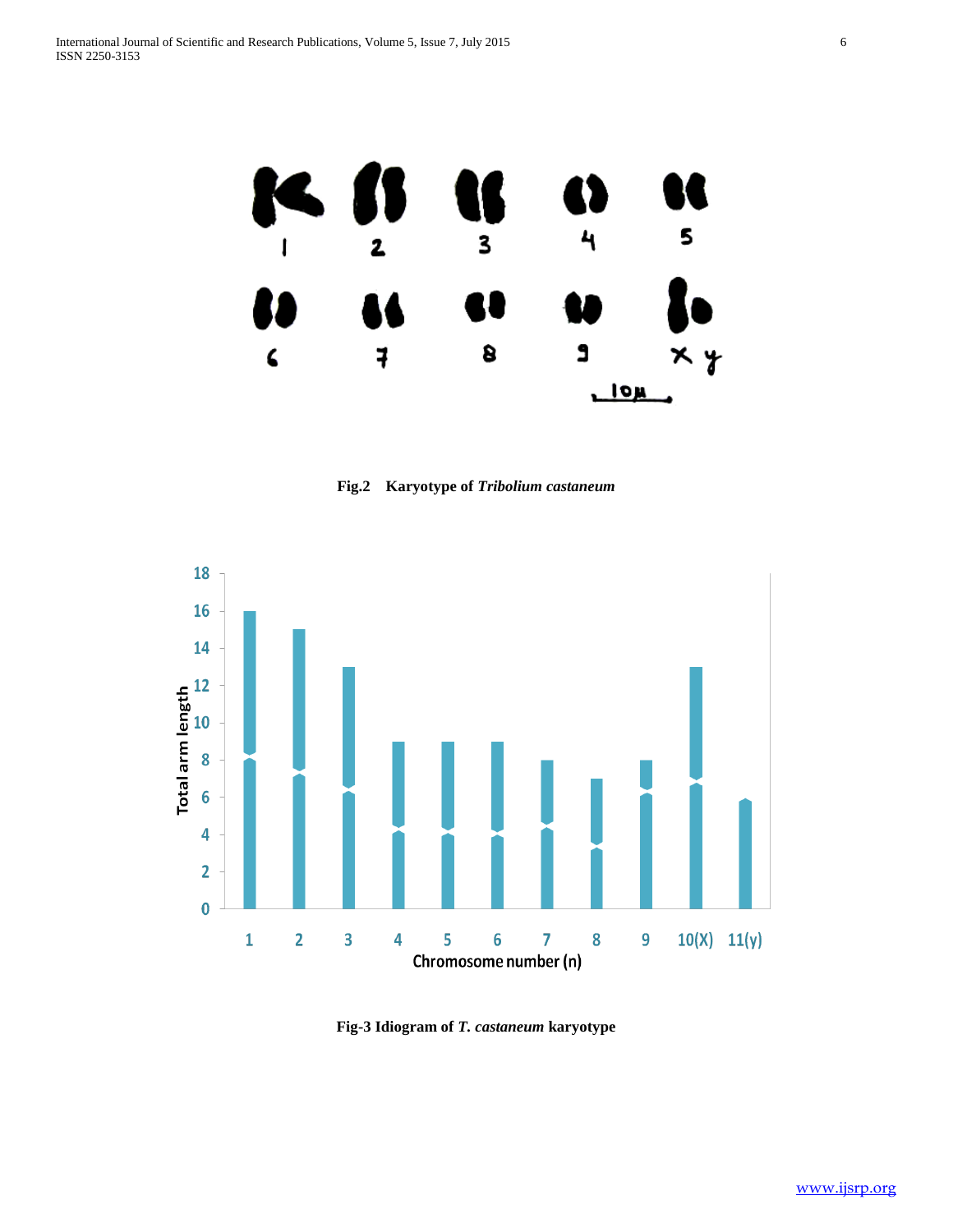

**Fig. 4 Probable path of cytotaxonomical status of** *Tribolium*

| Table - 1 Cell count index |  |  |  |
|----------------------------|--|--|--|
|----------------------------|--|--|--|

| <b>STAGES</b>               | <b>CELL COUNT</b> | <b>CHROMOSOME FREQUENCY COUNT</b> |     |     |  |
|-----------------------------|-------------------|-----------------------------------|-----|-----|--|
|                             |                   | 16                                | 18  | 20  |  |
| <b>Mitotic</b><br>Metaphase | 132               | 12                                | 38  | 82  |  |
| <b>Meiotic</b><br>Metaphase | 263               | 48                                | 90  | 125 |  |
| <b>Total</b>                | 395               | 60                                | 128 | 207 |  |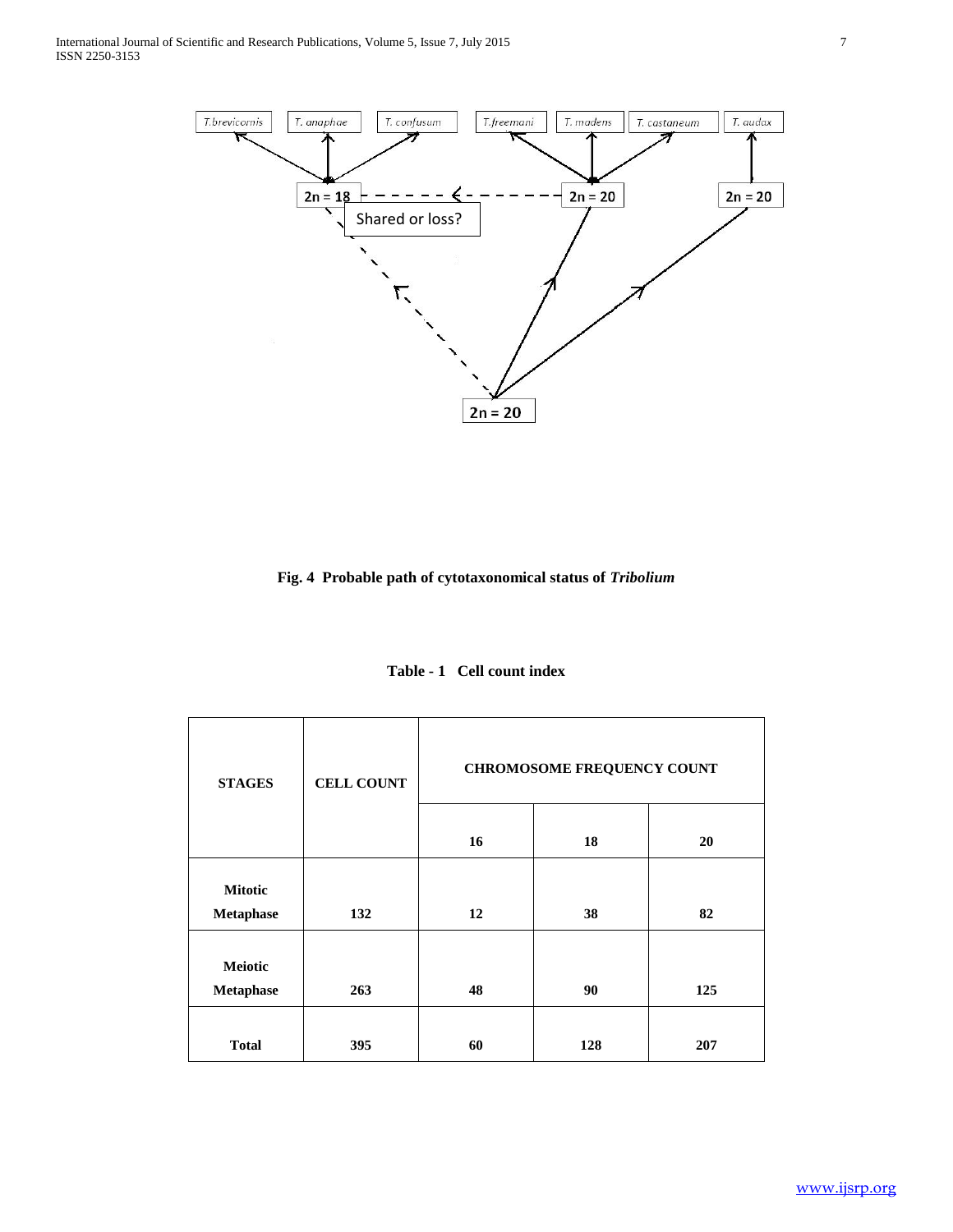| <b>Chromosome</b><br>pair | Short arm<br>length<br>(mm) | Long arm<br>length<br>(mm) | <b>Total arm</b><br>length<br>(mm) | <b>Relative</b><br>length $(\% )$ | Arm ratio (r)    | <b>Chromosome</b><br><b>Type</b> |
|---------------------------|-----------------------------|----------------------------|------------------------------------|-----------------------------------|------------------|----------------------------------|
| $\mathbf{1}$              | 8                           | ${\bf 8}$                  | 16                                 | 0.14                              | $\mathbf{1}$     | $\mathbf M$                      |
| $\boldsymbol{2}$          | 8                           | ${\bf 8}$                  | 16                                 | 0.14                              | $\mathbf{1}$     | $\mathbf M$                      |
| $\mathbf{3}$              | $\pmb{7}$                   | ${\bf 8}$                  | 15                                 | 0.13                              | 1.14             | $\mathbf M$                      |
| $\boldsymbol{4}$          | $\overline{7}$              | ${\bf 8}$                  | 15                                 | 0.13                              | 1.14             | $\mathbf M$                      |
| 5                         | $\boldsymbol{6}$            | $\pmb{7}$                  | 13                                 | 0.12                              | 1.16             | $\mathbf M$                      |
| $\boldsymbol{6}$          | $\boldsymbol{6}$            | $\pmb{7}$                  | 13                                 | 0.12                              | 1.16             | $\mathbf M$                      |
| $\pmb{7}$                 | $\overline{\mathbf{4}}$     | $\sqrt{5}$                 | $\boldsymbol{9}$                   | $\mathbf{0.08}$                   | 1.25             | $\mathbf M$                      |
| 8                         | $\overline{\mathbf{4}}$     | 5                          | $\boldsymbol{9}$                   | $\mathbf{0.08}$                   | 1.25             | $\mathbf M$                      |
| $\boldsymbol{9}$          | $\overline{\mathbf{4}}$     | 5                          | $\boldsymbol{9}$                   | $\mathbf{0.08}$                   | 1.25             | $\mathbf M$                      |
| ${\bf 10}$                | $\overline{\mathbf{4}}$     | 5                          | $\boldsymbol{9}$                   | $\mathbf{0.08}$                   | 1.25             | $\mathbf M$                      |
| 11                        | $\boldsymbol{4}$            | 5                          | $\boldsymbol{9}$                   | $\mathbf{0.08}$                   | 1.25             | $\mathbf M$                      |
| $12\,$                    | $\overline{\mathbf{4}}$     | 5                          | $\boldsymbol{9}$                   | $\mathbf{0.08}$                   | 1.25             | $\mathbf M$                      |
| 13                        | $\mathbf{3}$                | 5                          | ${\bf 8}$                          | 0.07                              | 1.66             | $\mathbf{Sm}$                    |
| 14                        | $\mathbf{3}$                | 5                          | $\bf 8$                            | $0.07\,$                          | 1.66             | $\mathbf{Sm}$                    |
| 15                        | $\overline{\mathbf{3}}$     | $\boldsymbol{4}$           | $\pmb{7}$                          | 0.06                              | 1.33             | $\mathbf M$                      |
| $16\,$                    | $\mathbf{3}$                | $\overline{\mathbf{4}}$    | $\pmb{7}$                          | $\bf{0.06}$                       | 1.33             | $\mathbf M$                      |
| $17\,$                    | $\mathbf{2}$                | $\boldsymbol{6}$           | $\bf{8}$                           | $0.07\,$                          | $\mathbf{3}$     | <b>St</b>                        |
| 18                        | $\mathbf{2}$                | $\boldsymbol{6}$           | $\bf 8$                            | $0.07\,$                          | $\mathbf{3}$     | St                               |
| 19(X)                     | $\overline{\mathbf{5}}$     | $\bf 8$                    | 13                                 | 0.12                              | $1.6\phantom{0}$ | $\mathbf M$                      |
| 20(y)                     | $\pmb{0}$                   | $\boldsymbol{6}$           | $\boldsymbol{6}$                   | $0.05\,$                          | $\infty$         | $\mathbf t$                      |

**Table-2 Karyometrical analysis**

# **DISCUSSION**

*Karyotypic status -* Advances of techniques has brought about increasing number of investigations on coleopteran karyotypes and integration of the earlier list of chromosome number of Coleoptera (Rozek and Lachowska, 2001) and that of the events available data (Costa, 2003) make general karyotypic comparison possible and promise a fruitful future. Currently inconsistent reports on the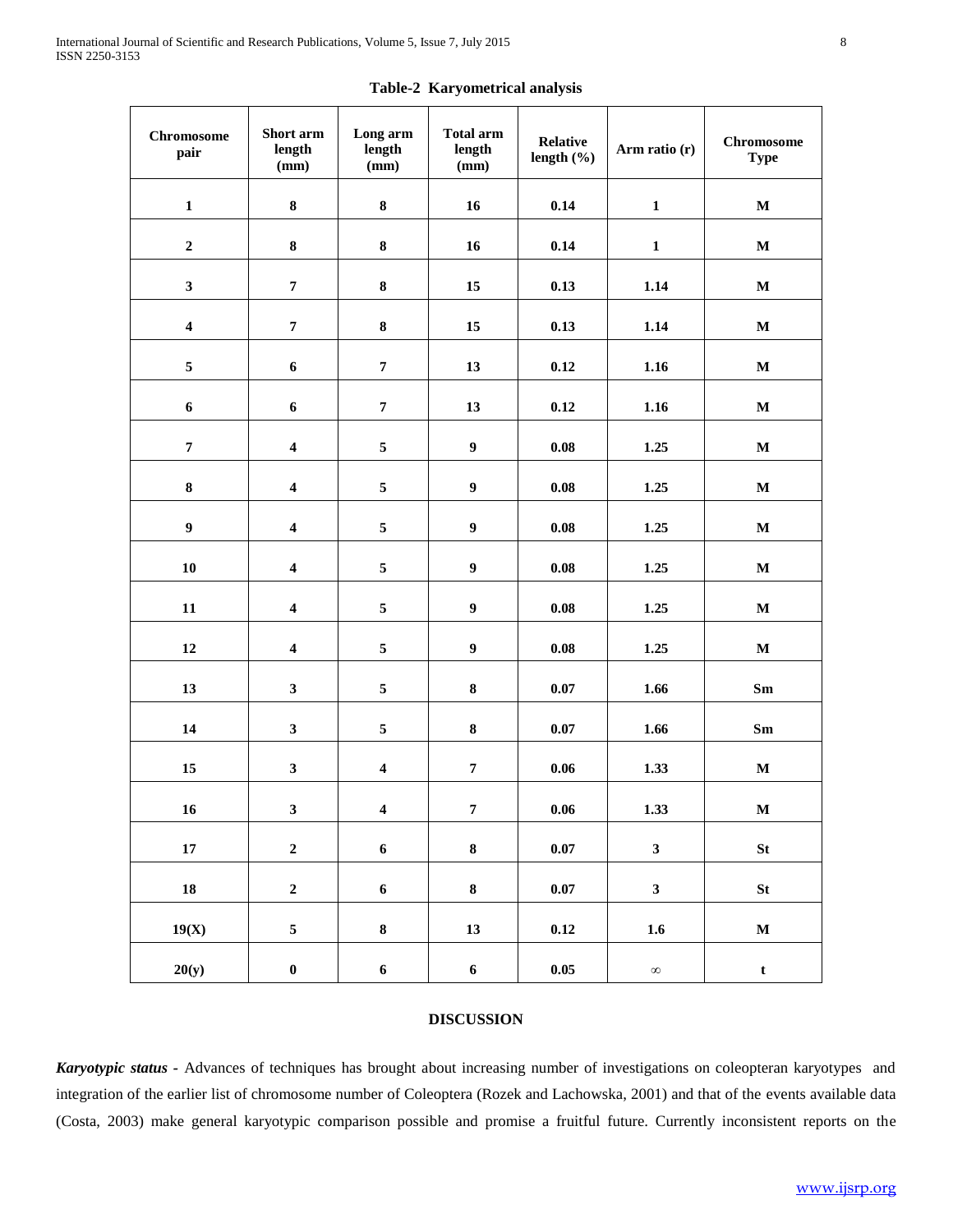cytogenetics of Tenebrionids in India are available. Some efforts have been made by (Dutt, 1953; Agarwal 1960; Juneja, 1960; Sharma *et al*. 1977and Dua and Kacker, 1980) are probably the only workers who had paid some attention towards this problem.

The diploid complement in the Tenebrionids varies from 14 to 36 numbers of chromosomes with a model number being 20. *T. castaneum*, as observed during the present study, confirms similar patterns of chromosomes, although the range varies between 16 to 20. The total frequency count of the chromosome number is fixed at 20 (Table 1). Overview of the earlier result reasserts the hypothesis according to which the pest among the tenebrionid have the basic karyotype of 10 bivalent chromosomes (White, 1979).

Karyological studies often are able to distinguish between closely related taxa and played some role in the evolution of karyotype of the species. Metaphase count reveals the diploid chromosome number as 20 in *T. castaneum*. Yosida (1958) studied that in the order Coleoptera, there exists a relative constancy in the ratio of the total length of the autosomes (TA) and length of the 'X' chromosome. Robertson (1959) also studied seven species of Cucujidae and observed different TA/X values. In the present study the TA/X value is 14.46.

On comparing the chromosome morphology of *T. castaneum* with other *Tribolium*, one is struck by apparent uniformity of relative chromosome size and centromeric position but differences in chromosome number. The *T. confusum* and *T. destructor* have only 18 chromosome in their diploid set. It is believed that the reduction in number in the latter two *Tribolium* is probably due to pericentric inversion /deletions during evolution (Sharma *et al.,*1973; White, 1979; Kacker, 1980). Since *T. castaneum* has the basic karyotype, it is highly probably that it belong to the primitive stock in the genus.

*Karyometrical relationships with other Tenebrionids* **-** On the available data on the Tenebrionids, the diploid number of chromosomes varies from 14 to 36 as observed in *T. castaneum, T. destructor, T. confusum, Alphitobius diaperinus, Sphenariopsis impolita* (Dutt, 1953; Sharma, 1954; White, 1979; Dua and Kacker, 1980; Rich and Bell, 1980). Of the three species of *Tribolium* , *T. castaneum*, has 20 in both sexes while *T. destructor* and *T. confusum* have only 18 chromosomes in their diploid sets. *Alphitobius* has 2n is equal to 19 and *Sphenariopsis* has 20. The average mean length of chromosome varies, for example the length of *A. diaperinus* varies from 2.5 to 1.25µ whereas in *T. castaneum* and *S. impolita* it varies from 3.25- 0.75µ.

Hinton (1948) classified the extent species of *Tribolium* into five groups based on its morphological characters. Considering our species of *Tribolium castaneum* and other seven species, as described by Juan *et al.,* (1993), they can be grousped under Hinton's criteria as follows : *confusum* species group with *T. confusum* and *T. anaphe*, *castaneum* species group *T. castaneum, T. audax* and *T. brevicornis* . The latter is considered most primitive and well differentiated from others. Based on cytogenetic data of Smith (1952) claimed that *T. confusum* with 2n = 18 chromosomes were derived from similar ancestors of *Tribolium* 2n = 20 by translocation of one autosome to the X chromosome.Samollow *et al.,*(1983) provided genetic support of this hypothesis.. The data derived from dot –blot hybridization of DNA also supports this view (Juan and Petitpierre, 1990) based on the comparison of phylogenetic model can be prepared by the occurrences and relationship between the *Tribolium* can be made. Fig.4 depicts that the ancestral chromosome number to be the 20 which forms the base. The *T. freemani, T. castaneum* and *T. madens* appear to be closely related. The earliar concept of confusum is now not valid because *T. anaphe*, *T. confusum* and *T. brevicornis* form a separate species group with 2n=18.*T. audax* although has 2n=20 chromosome but yet differ in chromosome structure and hence, depicted in Fig.4 as having arisen from the common ancestral stem.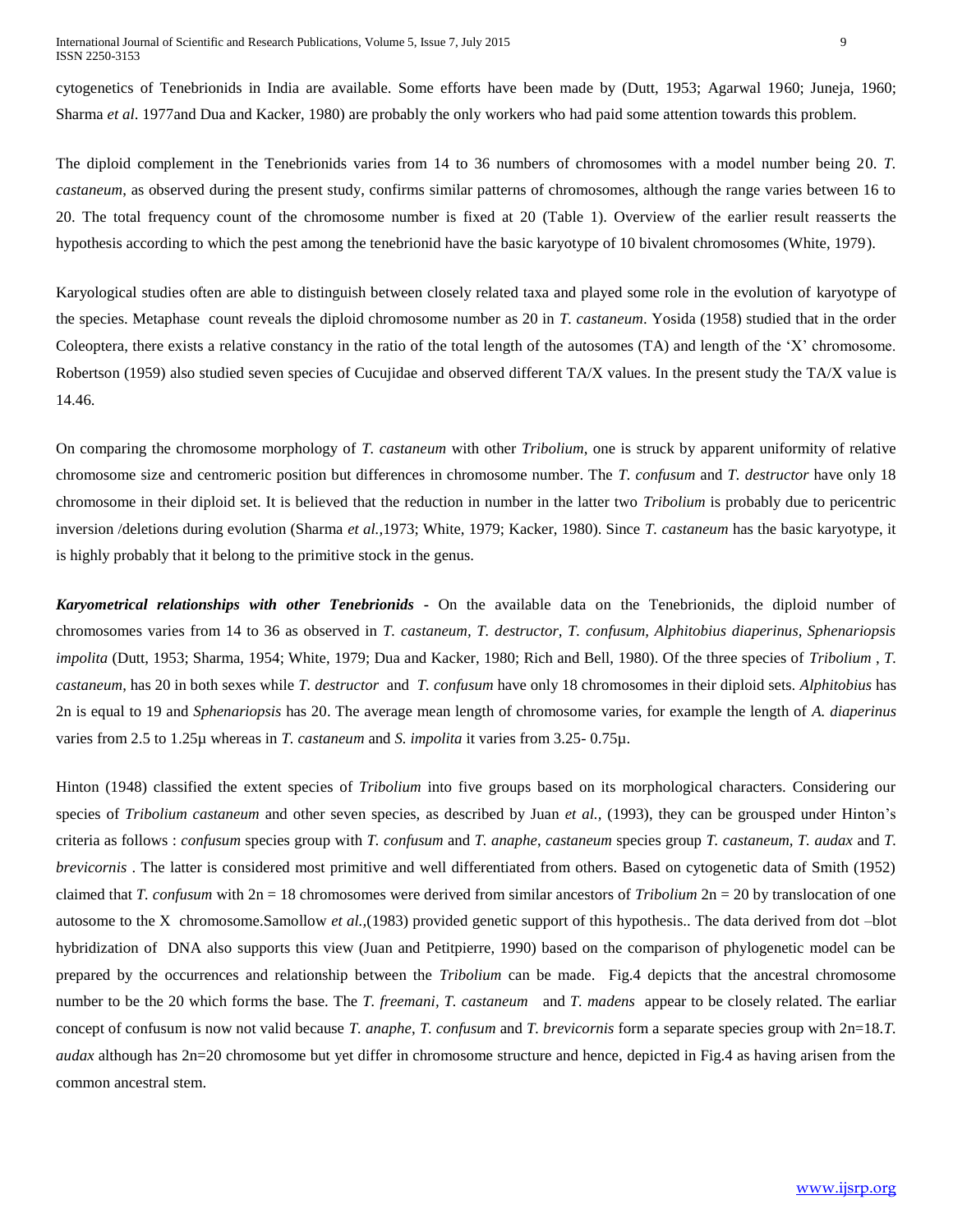*Sex determining mechanism -* A diversity of opinion exists for the sex chromosomes of Coleopterans among the investigators. According to Smith (1963) there are three different type of sex chromosome mechanism available in this group. The first category of sex chromosome is the XO system but this mechanism has been restricted to some selected families (Lycidae, Lampyridae, Cantharidae). This reflects the idea that Y is not an essentially male determining mechanism. Probably it becomes in a similar manner to the Y of *Drosophila.* However, generalization of this category for the order Coleoptera is rather doubtful.

The second category is an XY system in which the minute y is associated by both its arms with X. This two terminal contact points result in the form of "parachute" bivalent (terminology according to Smith) in which the y represents the aviator and the X resembling the open canopy of the parachute. This is by far the commonest type of sex mechanism in Coleopteran this formula is characteristic of Tenebrionidae as a whole.

There had been two attempted interpretations of these parachute bivalents. One is that are two terminal pairing segments in each sex chromosome, that is, the parachute is really ring bivalent composed of two metacentric chromosomes of quite different sizes held together by a terminalised chiasmata (Smith, 1960). The other interpretation (John and Lewis, 1960) assumes that there are no chiasmata, the X and y being held together by a nucleolar formation which is suppose to occupy the space between them.

Our observation with the *T. castaneum* indicate the existence of the parachute association of the X and y chromosomes (9AA + Xy). *T. confusum* and *T. destructor* on this basis have been considered to be the derived species, the first having eight pairs of autosomes, a large X and large Y (Neo X and neo-Y). In *T. destructor* the size of the Neo- X and Neo- Y is reduced. According to Smith (1952) *T. castaneum* following fusion of the X chromosome with one pair of autosome. The homologue of which took over the mechanism function of the minute y chromosome. The purpose for using the statement here is to indicate the primitiveness of *T. castaneum* in comparison to the other *Tribolium.*

The third category is a Xy system in which the y is quite large and about the same size as one limb of X chromosome. Such mechanism are reffered to as Neo- XY mechanism by Manna (1969). These mechanism are interpreted to have arisen from XO system in the same way as in the Orthoptera. Such mechanism have been reported in *T. destructor* and the *T. confusum* but it has never been seen in the *T. castaneum* during our investigation. The another hypothesis for the above fact may be that the minute y chromosome of *T. castaneum* increases in size by duplication of some reason without the incorporation of the autosomal material into the sex chromosome pair. Throughout our studies we have always found that y to be minute and associated in parachute form. This gives a feeling that the *T. castaneum* are a conservative group in terms of the sex determining mechanism.

*C- banding studies-* C-banding of chromosomes used to define regions of constitutive heterochromatin. This type of DNA often contains highly repetitious sequences, such as satellite DNA, and is thought to be genetically inert. C- banding is very species specific or even individual specific.

The order Coleoptera has the highest species diversity within the animal kingdom, yet cytogenetic data using specific banding techniques are still scarce. C- banding data have revealed a preferential localization of autosomal constitutive heterochromatin (CH) in the centromeric area and less so observed in interstitial and telomeric areas. Sex chromosomes also show a variable CH distribution, as it has been observed in the pericentromeric region or along the entire chromosome (Ennis, 1974; Vidal *et al.,*1977; Angus, 1983; Drets *et al.,*1983; Virkki, 1983; Juan and Petitpierre, 1989).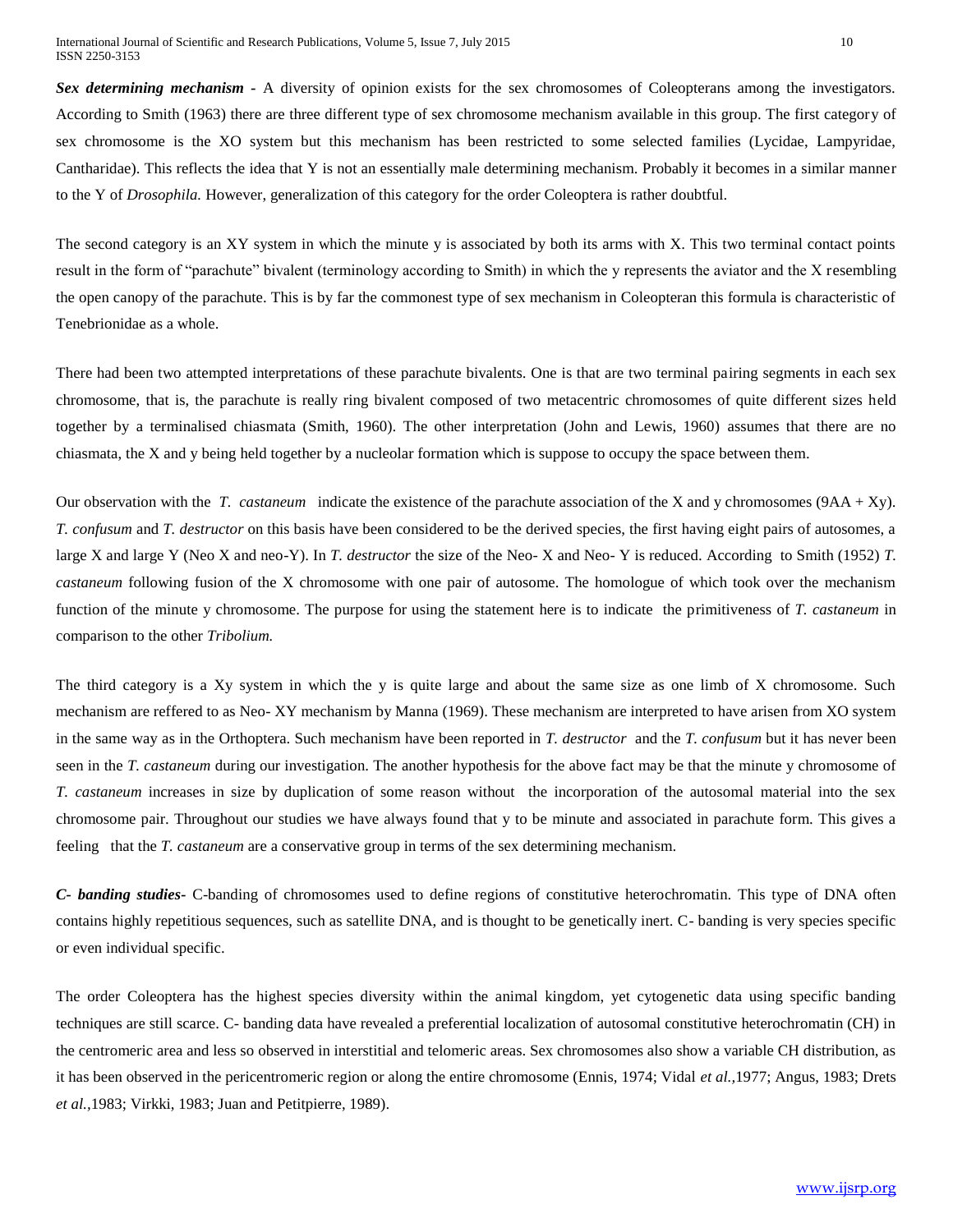Another phenomenon which has been observed during the C-banding studies is that chromosomes are better observed by this method then by routine giemsa stain method. It is true that many species of Coleopterans are chromosomaly conservative in terms of lacking gross xx chromosomal changes. If the karyotype in an evolutionary series consists of degree of completely biarmed chromosome than the probability that *Tribolium* species are in the process of undifferentiation.

The C-banding results on the mitotic chromosomes of the *T. castaneum* (Fig. 1A) shows positive staining in the centromeric regions of all the autosomes. The  $X_p$  chromosome also shows the blocks of constitutive heterochromatin in the centromeric region while in  $y_p$ chromosome no constitutive heterochromatin blocks were detected.

*NOR studies-* Silver nitrate staining of both mitotic and meiotic chromosomes of eukaryotic species has been a very useful approach for the analysis of the structure and variability of nucleoli, nucleolar organizer regions (NORs) and kinetochores (Goodpasture and Bloom, 1975; Virkki and Denton, 1987; Virkki *et al.,*1991). Although in Coleoptera this technique has been considered unsuitable to identify active rDNA clusters (Colomba *et al.,*2000). It is generally accepted that silver impregnation is indicative of rRNA synthesis and that it stains functionally active NORs (Miller *et al.,*1976; Hubbell, 1985).

Silver nitrate staining has been used to study nucleolar activity and the distribution and position of NORs. Amorphous masses corresponding to nucleolar remnants were observed by silver nitrate staining. Silver nitrate also labeled the constitutive heterochromatin blocks and the sex chromosomes showed affinity for silver and continued to be labeled during different phases of meiosis.

#### **REFERENCES**

**Agarwal, U.,** Chromosome number and sex determining mechanism in sixteen species of Indian Coleoptera. Curr. Sci. 29, 1960, 140

**Barsacchi, G. and Gall, J. G. ,** Chromosomal localization of repetitive DNA in the newt, Triturus. J. Cell Biol. 54, 1972, 580-591.

**Beeman, R.W., Johnson, J. R. and Nanis, S. M.,** Chromosome rearrangements in *Tribolium castaneum*. The Journal of Heredity, 77, 1986, 451- 456.

**Beeman, R.W., Stuart, J.J., Haas, M.S. and Friesen, K.S.** Chromosome extraction and revision of linkage group 2 in *Tribolium castaneum*. J. Hered. 87, 1996, 224-232.

**Colomba, M.S., Vitturi, R. and Zunino, M.** Karyotype analysis, banding, and fluorescent insitu hybridization in the scarab beetle *Gymnopleurus sturmi* McLeay (Coleoptera: Scarabaeoidea: Scarabaeidae). J. Hered. 91, 2000, 260-264.

**Dasgupta, J.,** Chromosomes of some Indian Tenebrionidae ( insect : Coleoptera) Proc. Indian Acad. Sci. , 81, 1975, 1-6.

**Drets, M. E., Corbella, E. and Folle, G.A..** C-banding and nonhomologous associations. Chromosoma 88, 1983, 249-255.

**Dua, P. S. and Kacker, R. K. ,** Chromosome numbers in Indian Coleoptera. Rec. Zool. Surv. India. , 76, 1980, 259-285.

**Dutt, M. K. ,** Chromosome of *Opatroides vicinus*. Fairm. (Coleoptera : Tenebrionidae). Curr. Sci., 22, 1953, 278.

**Ennis,T.J.** Chromosome structure in *Chilocorus* (Coleoptera: Coccinelidae). I. Fluorescent and Giemsa banding Patterns. Can. J. Genet. Cytol. 16, 1974, 651-661.

**Goodpasture, C. and Bloom, S.E.** Visualization of nucleolar organizer regions in mammalian chromosomes using silver staining. Chromosoma 53, 1975, 37-50.

**Guenin, F.,** Chromosome et heterochromosomes de tenebrionides. Genetica, 25, 1950, 157-182.

**Herbst, J. F. W.** Natursystem aller bekannten in undauslandischen insekten, als eine Fortsetzung der vom Buffonschen Naturgeschichte. 1797, Der kafer pts, 4-7. Berlin.

**Hinton, H. E. ,** A synopsis of the genus *Tribolium* Macley with some remarks on the evolution of its species groups. Bull. Entomol. Res., 39, 1948, 13-55.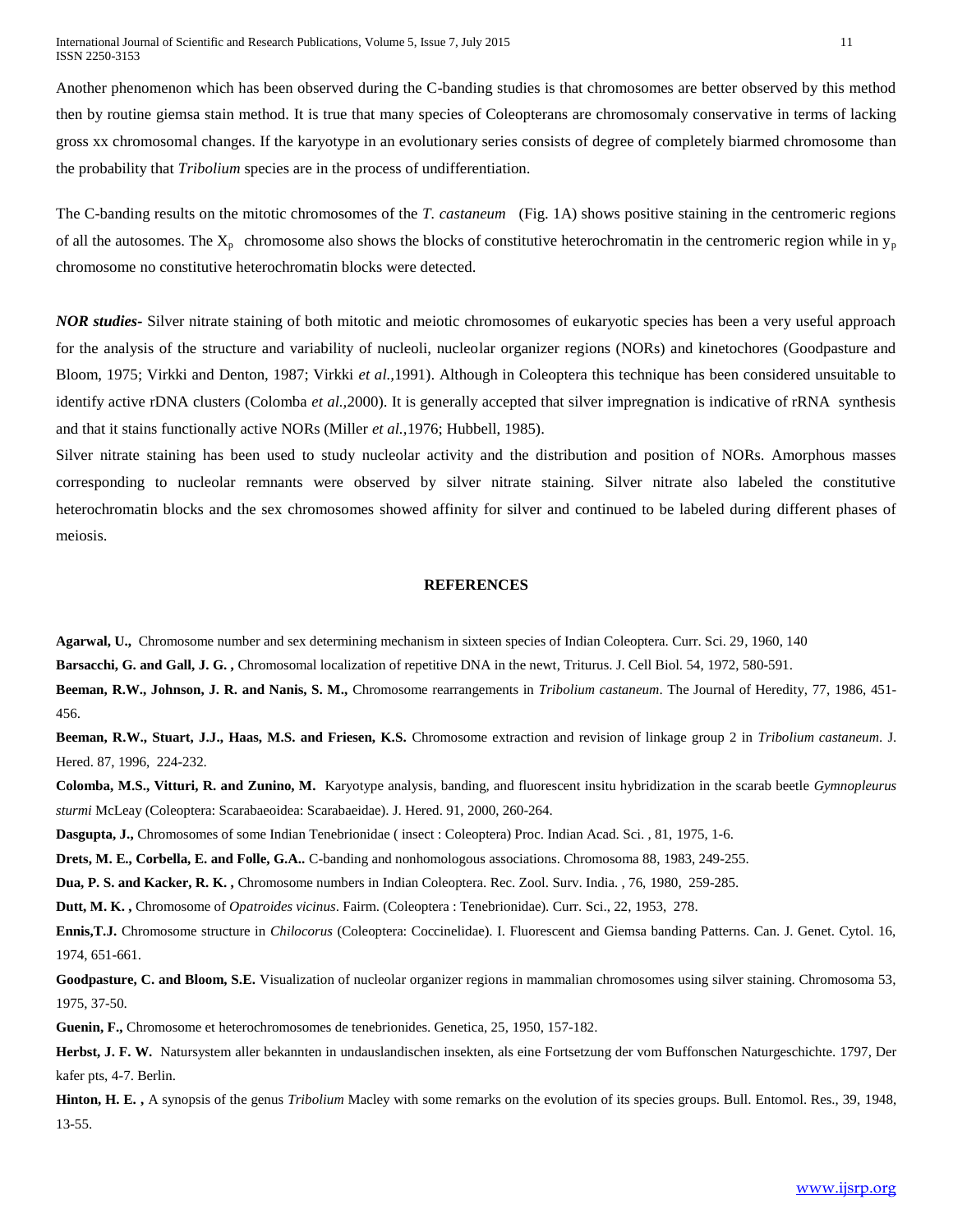**Howell, W. M., and Black, D. A.,** Controlled silver staining of nucleolus organizer regions with protective colloidal developer: A 1-step method. Experientia 36, 1980, 1014-1015.

**Hubbell, H. R., ().** Silver staining as an indicator of active ribosomal genes. Stain Technol. 60, 1985, 285-94.

**John, B. and Lewis K. R.,** Nucleolar controlled segregation of the sex chromosomes in beetles. Heredity 15, 1960, 431-439.

**John, B. and Lewis, K. R. ,** Nucleolar controlled segregation of the sex bivalent in beetles. Heredity, 15, 1960b, 431-439.

**Joneja, M. G.,** Chromosome number and sex determining mechanism in twenty five species of Indian Coleoptera. Res. Bull. Panjab Univ. Sci., 11, 1960, 249-251.

Juan, C., Gosalvez, J., Mezzanotte, R. and Petitpierre, E., Cytological and biochemical characterization of the insitu endonuclease digestion of fixed *Tenebrio molitor* chromosomes. Chromosoma, 100, 1991, 432-438.

Juan, C., Gosalvez, J. and Petitpierre, E., Improving beetle karyotype analysis : restriction endonuclease banding of Tenebrio molitor fixed chromosomes. Heredity, 65, 1990, 157-162.

Juan, C., Vazquez, P., Rubio, J. M., Petitpierre, E., and Hewitt, G. M., Presence of highly repetitive sequences in *Tribolium* flour beetles. Heredity, 70, 1993 1-8.

**Juan, C. and Petitpierre, E. ,** C-banding and DNA content in seven species of Tenebrionidae (Coleoptera). Genome, 32, 1989, 834-839.

**Juan, C. and Petitpierre, E. ,** Karyological differences among Tenebrionidae (Coleoptera). Genetica, 80, 1989, 101-108.

**Kacker, R. K.,** Studies on the chromosomes of Indian Coleoptera (3) Chromosomes compliment and spermatogenesis in two species of beetles of the family Tenebrionidae. Proc. Zool. Soc. , 21, 1968, 29-34.

**Levan, A. , Fredga, K. and Sandberg, A. A. ,** Nomenclature for centromeric positions on chromosomes. Heredity, 52, 1965, 201-220.

**Levan***,* **A., Fredga, K. and Sandberg, A.A.** Nomenclature for centromeric position on chromosomes. Hereditas 52, 1964, 201-220.

**Manna, G. K., Some aspects of chromosome cytology. Proc. 56<sup>th</sup> Indian Sci. Congr., 2, 1969, 1-30.** 

**Rozek, M., Lachowska, D.,** C-bands on chromosomes of flour beetle species (Coleoptera: Carabidae, Silphidae, Elateridae, Scarabaeidae). Folia Biologica 49, 2001, 3-4.

**Sharma, G. P., Handa, S. M. and Sharma, S.,** Karyotype and sex mechanism in four species of Tenebrionid beetles. Curr. Sci. 42, 1973, 216.

**Sharma, G. P., Handa, S. M., and Sharma, S. ,** Karyometrical analysis of three species of Tenebrionid beetles (Coleoptera). Res. Bull. Punjab Univ. 28(3-4), 1977, 197-199.

**Shimeld, L.,** A cytogenetic examination of eight species of *Tribolium.* Tribo. Inf. Bull. , 29, 1989, 102-107.

**Smith, S. G. ,** Cytogenetic pathways in beetle speciation. Can. Ent. , 94, 1962, 941-55.

**Smith, S. G. and Virkki, N. ,** Animal Cytogenetics. 3. Insecta. 5. Coleoptera. – Gebruder Borntraeger. 1978

**Smith, S. G.,** The cytotaxonomy of Coleoptera. Can. Ent. , 82, 1950, 58-68.

**Smith, S. G.,** Evolutionary changes in the sex chromosomesmof Coleoptera. Genetica, 25, 1951, 552-524.

**Smith, S. G.,** The evolution of heterochromatin in the genus *Tribolium* (Tenebrionidae: Coleoptera). Chromosoma, 4, 1952a, 585-610.

**Smith, S. G.,** The cytology of some Tenebrionid beetles (Coleoptera). J. Morph. 91, 1952b, 325-64.

**Smith, S. G.,** Chromosome numbers of Coleoptera. Heredity, 7, 1953, 31-48.

**Smith, S. G.,** Chromosome numbers of Coleoptera II. Can. J. Genet. Cytol. , 2, 1960, 67-88.

**Stuart, J. J., and Mocelin, G.** Cytogenetics of chromosome rearrangements in *Tribolium castaneum*. Genome 38,1995, 673-680.

**Sumner, A. T.** A simple technique for demonstration of centromeric heterochromatin. Exp. Cell. Res. , 75, 1972, 304-306.

**Virkki, N. and Denton, A.** Silver staining of the elements of spermatogenesis in *Oedionychna* (Crysomelidae: Alticinae). Hereditas 106, 1987, 37- 49.

**Virrki, N., Mazzella, C. and Denton, A.** Silver staining of the Coleopteran Xy<sub>p</sub> sex bivalent. Cytobios 67, 1991, 45-63.

**Wolf, K. W.,** Kinetochore structure in six species of the Coleoptera. Genome, 1997

**Yadav, J. B.** Chromosome number and meioformulae in 36 species of India coleoptera( insecta). *National Acadamy Science letters India.* , 10; 1987, 223-229.

Yadav, J. S. and Pillai, R. K. Karyological studies on Tenebrionidae. Proc. 6<sup>th</sup> Ind. Sci. Cong. 1973, 45.

**Yadav, J. S. and Pillai, R. K. ,** Karyological studies on Tenebrionidae. III Zool. Anz. Jena. , 193, 1974, 323-331.